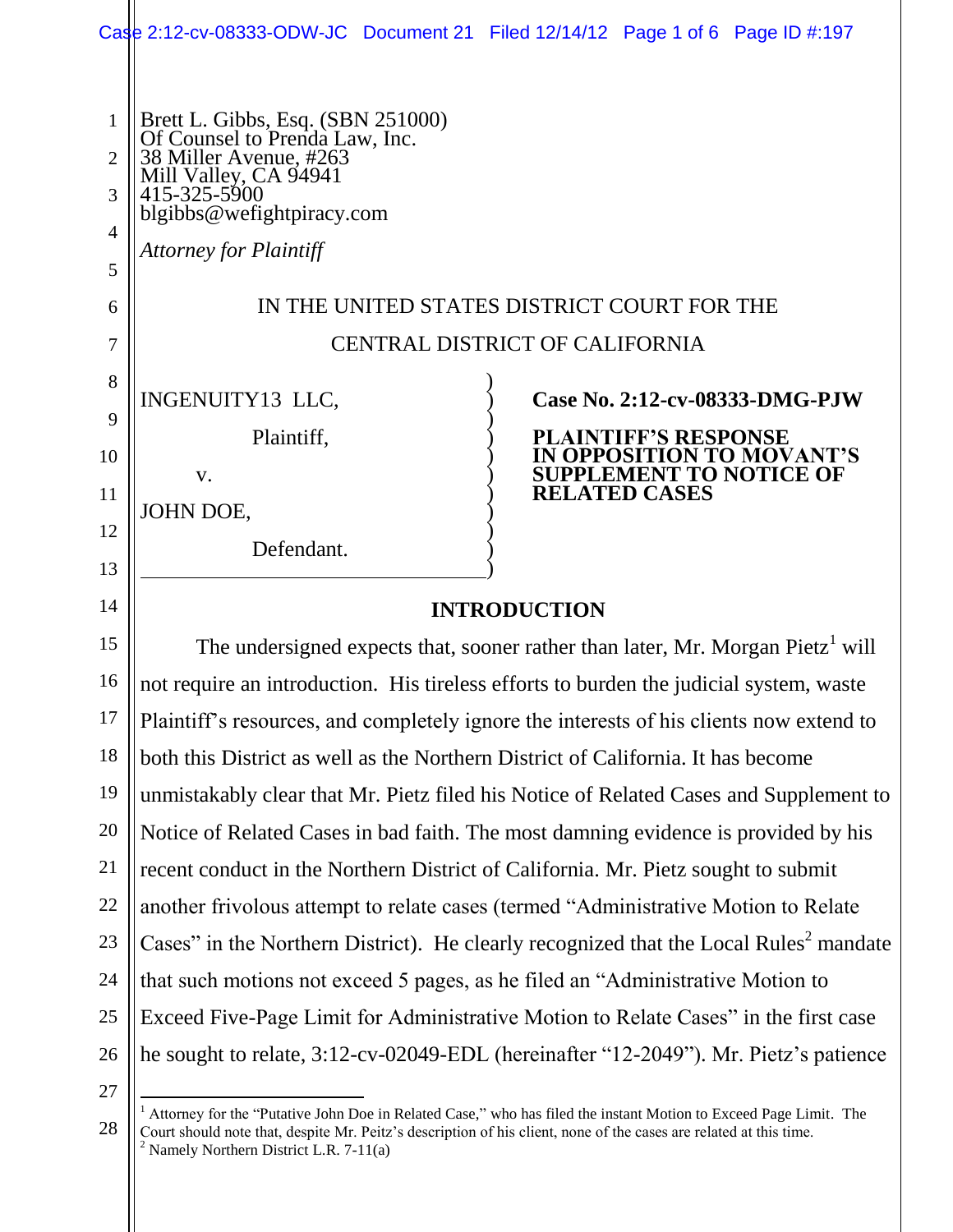1 2 3 4 5 6 7 8 9 10 11 with and respect for the requirements of the judicial process apparently did not extend beyond one hour, or beyond 12-2049; Mr. Pietz filed his Administrative Motion to Exceed Five-Page Limit in 12-2049 at 1:35 PM. He filed his Administrative Motion to Relate Cases, consisting of 107 total pages (18 of which focused on "arguments" berating Plaintiff's counsel), in case 12-2049 a scant 59 minutes later, at 2:34 PM. Apparently emboldened by discovering that the Northern District Court's ECF allowed him to file documents that do not comply with judicial requirements, Mr. Pietz decided to file the Administrative Motion to Relate Cases in Case No. 12-2415, Case No. 12-2393, Case No. 12-2394, Case No. 12-2396, and Case No. 12-2411, all with the same amount of pages included in each, without even bothering with the formality of a token (mandatory) request to the Court as he had in 12-2049.

14 18 This particular example of Mr. Pietz's conduct exemplifies the bad faith with which he has pursued these attempts to relate cases. It would not surprise the undersigned if Mr. Pietz were to now take the same actions in the Eastern District of California and the Southern District of California. For the reasons described herein, Mr. Pietz's Notice of Related cases should be disregarded, the Court should exercise its inherent power to strike the Notice, and should further give Mr. Pietz a stern warning that his reckless behavior will not be tolerated.

19

20

21

22

23

24

25

26

12

13

15

16

17

## **MR. PIETZ'S RATIONALE**

Mr. Pietz's wanton disregard of the judicial process is, perhaps, confusing to those who are unfamiliar with his abusive behavior, though it is quite familiar to the targets of this behavior. The undersigned has a simple explanation for his conduct: Mr. Pietz is motivated by gaining publicity. Specifically, Mr. Pietz believes that his sloppy attempts to defame and overburden Prenda  $Law<sup>3</sup>$  will gain him coverage—and, subsequently, clients—from the two primary niche blogs which vehemently oppose Prenda's efforts to protect its clients' copyrights.<sup>4</sup> Mr. Pietz has gone to great lengths

27

 $\overline{a}$ 

28

<sup>3</sup> For which the undersigned serves in an of counsel role

<sup>4</sup> http://fightcopyrighttrolls.com/, http://dietrolldie.com/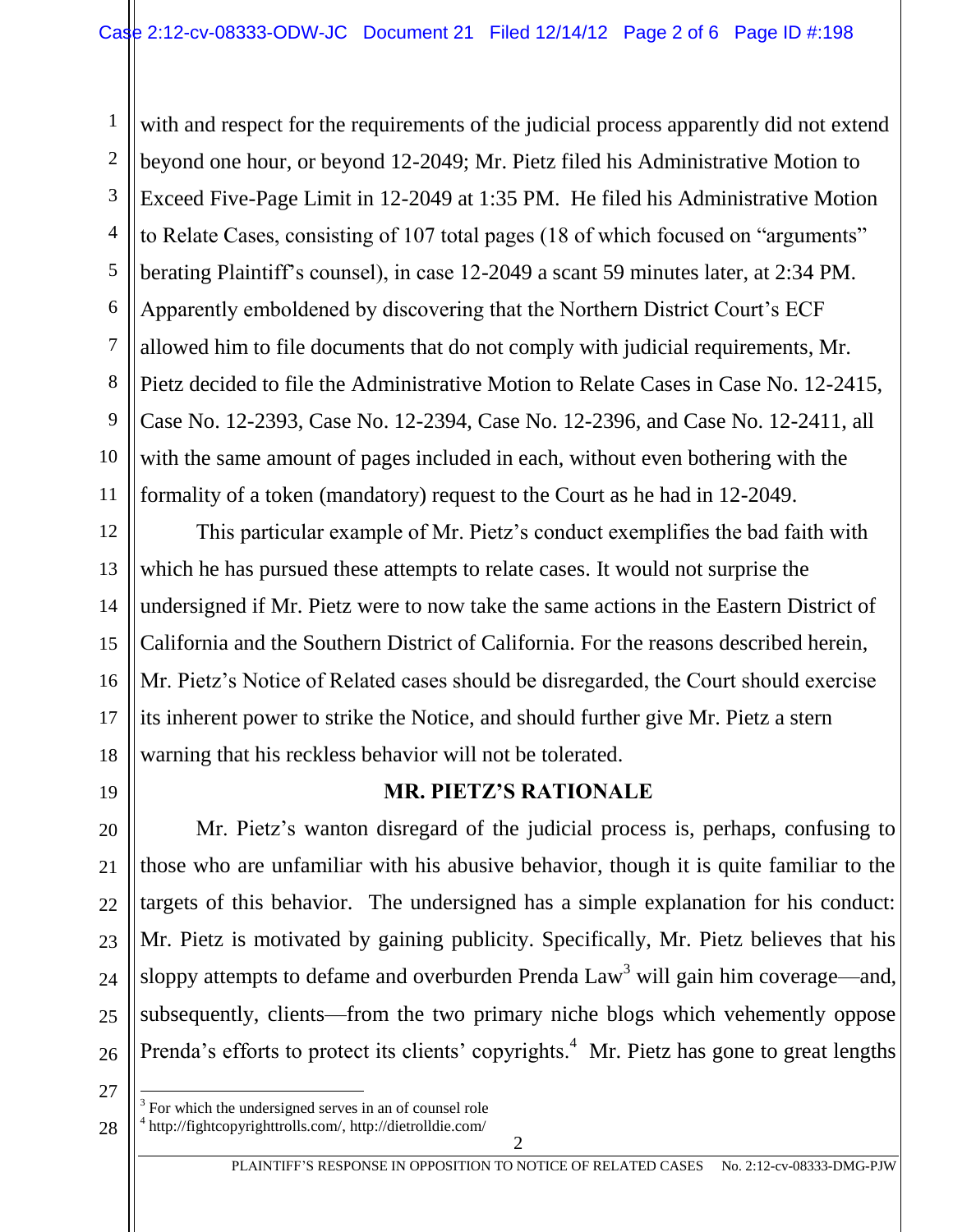1 2 3 4 5 6 7 8 9 10 11 12 to pander to this particular audience. One of the most egregious examples is his publication of what the undersigned believed to be confidential communication between himself and Mr. Pietz. Though the undersigned stands by every word he said therein, Mr. Pietz has committed a grievous ethical violation by not only publishing those emails as an exhibit to his Administrative Motion to Relate Cases in the Northern District and the instant Supplement to Notice of Related Cases, but also providing the email exchange to the fightcopyrighttrolls.com website.<sup>5</sup> While this is a reality that has taken over the traditional legal practice—meet and confers are published the moment they are complete, no sense of professionalism or confidentiality amongst (some) lawyers—it does not have to be accepted. As Plaintiff shall argue in its subsequent Motion for Sanctions, this particular motivation of Mr. Pietz's conduct is particularly inexcusable.

13 14 15 16 17 18 19 20 21 22 23 Mr. Pietz's attempts to attract the attention of defendants in the undersigned's cases stretch even farther back. Mr. Pietz is attorney for Defendant in *Lightspeed v. Nason* (Case. No. NC057950) (Sup. Ct. of Los Angeles). In that case, Mr. Pietz filed three separate motions to be heard at one hearing: a motion for sanctions (based solely on the Complaint itself), a motion to furnish security, and a demurrer. Mr. Pietz chose to copy and paste the first six pages—containing the same sort of abusive, unsubstantiated allegations as he has presented in the instant Supplement—across all three of his motions. The Court thoroughly admonished Mr. Pietz for his lack of judgment in filing the motion for sanctions and motion to furnish security, commenting on how he was wasting the resources of the Court. That case now carries on.

Mr. Pietz clearly has not learned his lesson. The federal courts ought not be used as a marketing tool for Mr. Pietz's struggling law practice. Mr. Pietz's lack of substantive arguments, his willful disregard for the judicial process in the Northern

27 28

 $\overline{a}$ 

24

25

26

3  $<sup>5</sup>$ http://fightcopyrighttrolls.com/2012/12/11/facing-uncomfortable-questions-brett-gibbs-throws-a-tantrum/</sup>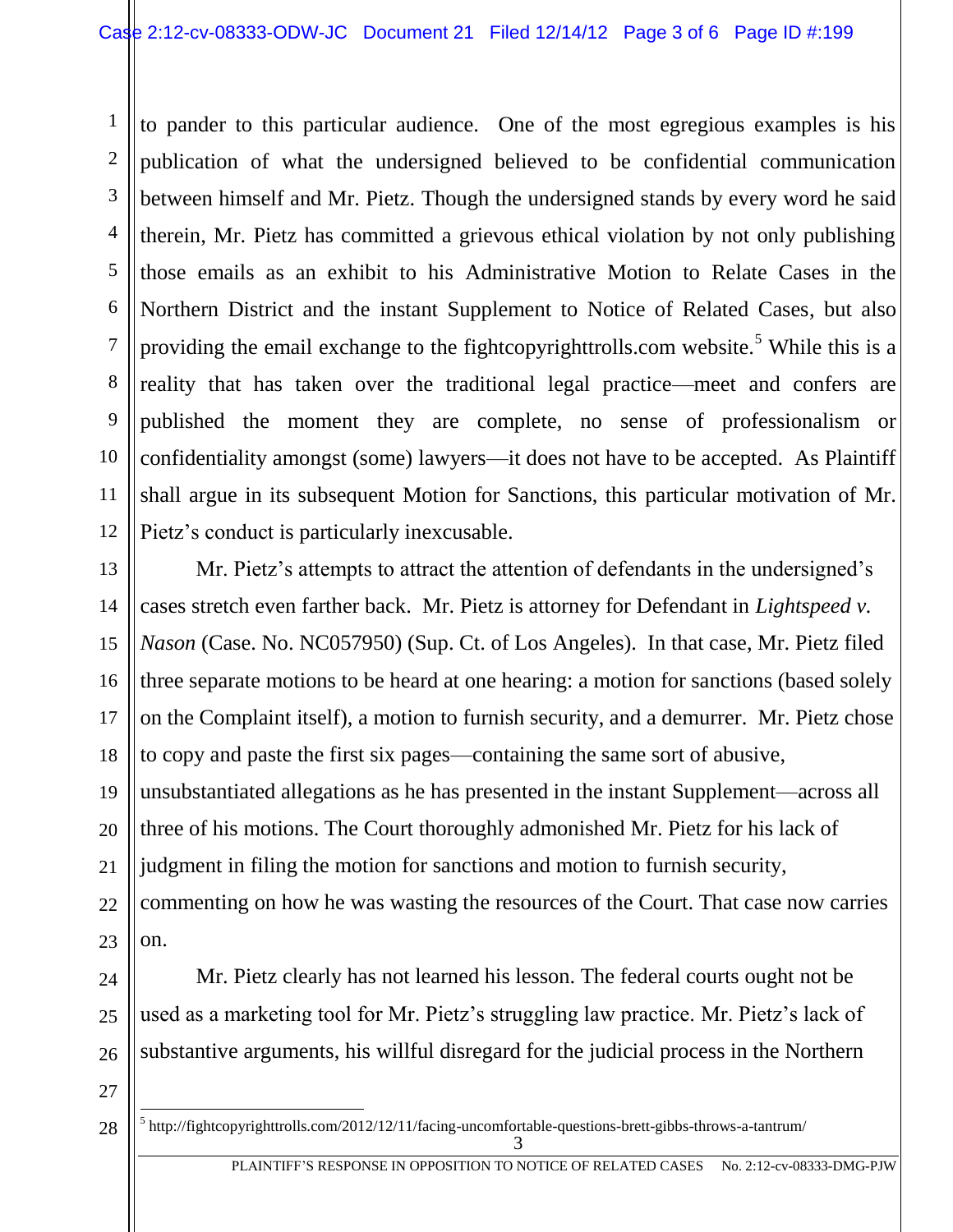District of California and the Los Angeles County Superior Court (as well as in this Court), and his unethical decision to publish confidential communication between himself and the undersigned all indicate that Mr. Pietz is motivated by gaining publicity.

## **THE CASES ARE NOT RELATED**

6 7 8 9 10 11 12 13 14 15 16 17 18 19 20 21 22 23 24 Though the concepts of joinder and relation of cases are somewhat distinct, these analyses share some common themes. The foremost of these commonalities is the fact that each route ends in the same practical result of having the cases of multiple defendants being heard by the same judicial officer. The issue of whether joinder of multiple defendants is appropriate in online copyright infringement cases has been addressed several times in the District courts of this Circuit, and the District judges of this Circuit have consistently ruled against such joinder. <sup>6</sup> Much of the logic applicable to finding joinder to be inappropriate is similarly applicable to the question of whether the instant cases Movant seeks to relate are, in fact, related. First of all, the District courts of this Circuit have asserted that separate instances of copyright infringement, even of the same copyrighted work, cannot be sufficient to allow for joinder of those separate defendants, undermining the proposition that multiple cases are related to each other just because they involve the same type of conduct. In addition, the Northern District has directly rejected the rationale of judicial economy proffered by Movant, asserting that "joinder also fails to promote trial convenience and expedition of the ultimate determination of the substantive issues in this case. Though the 149 Doe defendants may have engaged in similar behavior, they are likely to present different defenses."<sup>7</sup> Thus, despite the fact that joinder and relation of cases are analyzed somewhat differently, the practical end result is the same: whether the

25

 $\overline{a}$ 

1

2

3

4

5

4

<sup>7</sup> *MCGIP v. Does 1-149*, No. C 11-02331 LB, ECF No. 6 (N.D. Cal. August 15, 2011)

<sup>26</sup> 27 6 *See*, e.g., *Boy Racer v. Does 1-60, No. 3:11-cv-01738-SI*, ECF No. 24, (N.D. Cal. August 19, 2011) (dismissing case without prejudice to plaintiff filing individual actions against remaining defendants); *Boy Racer v. Does 1-52*, 2011 U.S. Dist. LEXIS 58345 (Grewal, M.J.) (N.D. Cal. May 31, 2011) (severing does 2-52); *Boy Racer v. Does 1-71*, 2011 U.S. Dist. LEXIS 57975 (Grewal, M.J.) (N.D. Cal. May 31, 2011) (severing does 2-71); *MCGIP v. Does 1-149*, No. C 11- 02331 LB, ECF No. 6 (N.D. Cal. August 15, 2011) (finding permissive joinder to be inappropriate)

<sup>28</sup>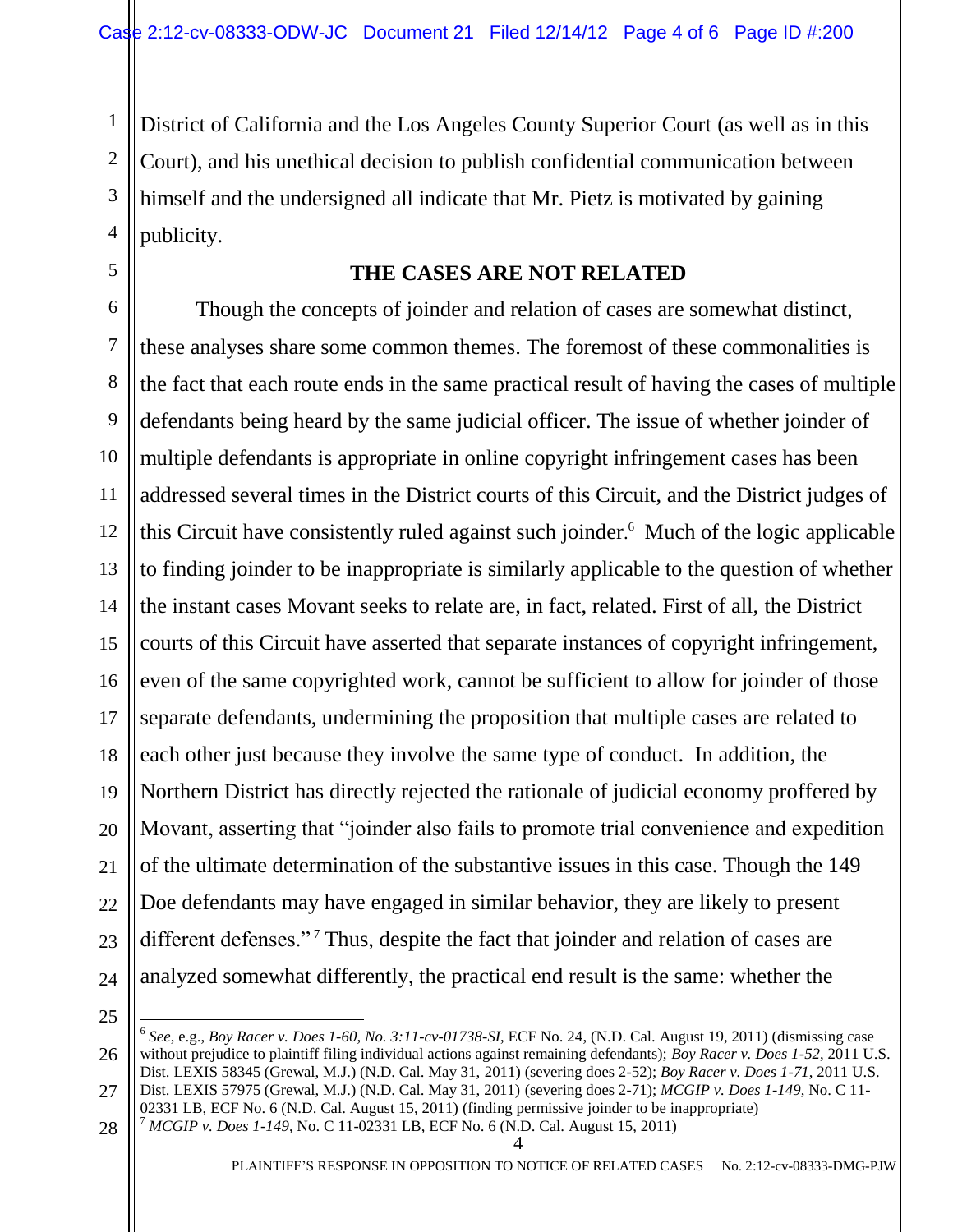defendants in each of the cases Movant seeks to relate were brought before the same judge on the basis of joinder or on the basis of relation of cases, the same disadvantages previously described would apply.

27

28

1

2

Finally, as a matter of common sense, these cases involve different defendants, different circumstances, different infringements, different times of infringement, different videos, and different BitTorrent swarms ; as such, each case presents its own unique set of circumstances, and to burden one judicial officer with all of these unique circumstances would fly in the face of common sense.

## **CONCLUSION**

The cases Movant seeks to relate are not related, but that does not matter to Mr. Pietz. His ends were already accomplished when he filed his flurry of misguided attempts to relate cases in the Northern and Central Districts of California. Within the next day or two, Mr. Pietz will undoubtedly forward these filings on to the aforementioned anti-copyright enforcement blogs, and will reap the rewards of defendants in copyright infringement cases admiring his work and seeking his services. Mr. Pietz is welcome to market himself however he wants, but he should not be permitted to use the federal judiciary as a venue to flyer his name, burdening the Court, taxing Plaintiff, and doing a disservice to his client.

> Respectfully submitted, PRENDA LAW, INC.

**DATED: December 14, 2012**

By: /s/ Brett L. Gibbs, Esq. Brett L. Gibbs, Esq. (SBN 251000) Of Counsel to Prenda Law, Inc. 38 Miller Avenue, #263 Mill Valley, CA 94941 blgibbs@wefightpiracy.com

*Attorney for Plaintiff*